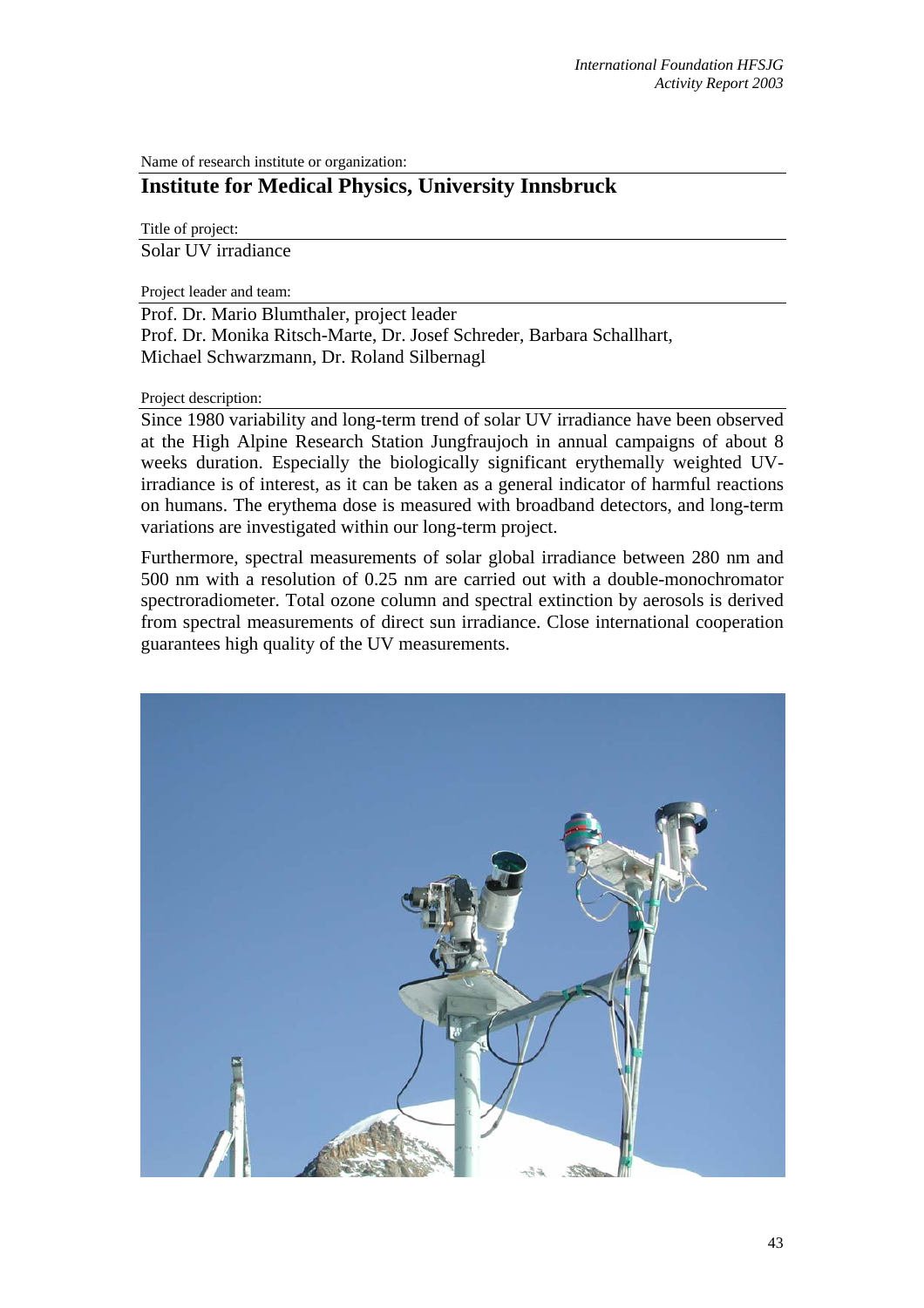In 2003, the measurements at Jungfraujoch took place between 14.10.2003 and 27.11.2003. During the whole period at least one scientific co-worker from the Institute for Medical Physics was taking care of the measurements at Jungfraujoch for continuous quality control and for manual ancillary measurements on clear sky days. With the spectroradiometer, for the first time systematic measurements of the degree of polarisation of the diffuse sky radiance in the UV wavelength range were carried out. On clear sky days, measurements of sky radiance in the vertical plane of the sun and in the almucantar were carried out for 320 nm, 350 nm and 450 nm with a field of view of about 1.6°. At each selected point on the sky, a UV-polarising filter in front of the input optics was rotated in 4 steps over 135°. These data will be analysed in combination with radiative transfer models to interpret the effect of sky polarisation in the UV range. The measurements at Jungfraujoch can serve as a base line for such measurements, as the amount of aerosols is extremely small and therefore their effect on polarisation can almost be neglected.

The photo shows the 3 input optics of the spectroradiometer (towards the top of the Mönch). The 3 heads allow 3 types of measurements: sky radiance of any point of the sky with the polarisation filter, global irradiance (blue head) and actinic flux (black head with the shadow ring). The heads are mounted on a pole to avoid too much disturbances by the couple of the telescope at the Sphinx terrace, and they are connected with quartz fibres (6 m) with the spectroradiometer.

Also in the following years the measurement campaigns at Jungfraujoch will be continued. Thereby further specific sensitivity studies on the influence of individual parameters on solar UV irradiance will be carried out. Furthermore, it will be of special interest, if in the next years a tendency for recovering of the ozone layer will really occur, which should be accompanied by decreasing levels of UV-B irradiance. Such conclusions can be drawn only from measurements carried out over many years, because otherwise any long-term trend may be masked by the natural high short-term variations of the various atmospheric parameters, which influence UVB-irradiance at the earth's surface.

Key words

UV, erythemal irradiance, ozone, aerosols, albedo effects, polarisation

Internet data bases:

http://www.uibk.ac.at/projects/uv-index/index.html

#### Collaborating partners/networks:

Close contact to MeteoSchweiz concerning radiation measurements and to BUWAL concerning ground level ozone measurements. International cooperation in several EC-projects concerning spectral UV measurements.

Scientific publications and public outreach 2003:

#### **Refereed journal article:**

Huber M., M. Blumthaler, J. Schreder, B. Schallhart and J. Lenoble, Effect of inhomogeneous surface albedo on diffuse UV sky radiance at a high altitude site, J Geophys Res, under review.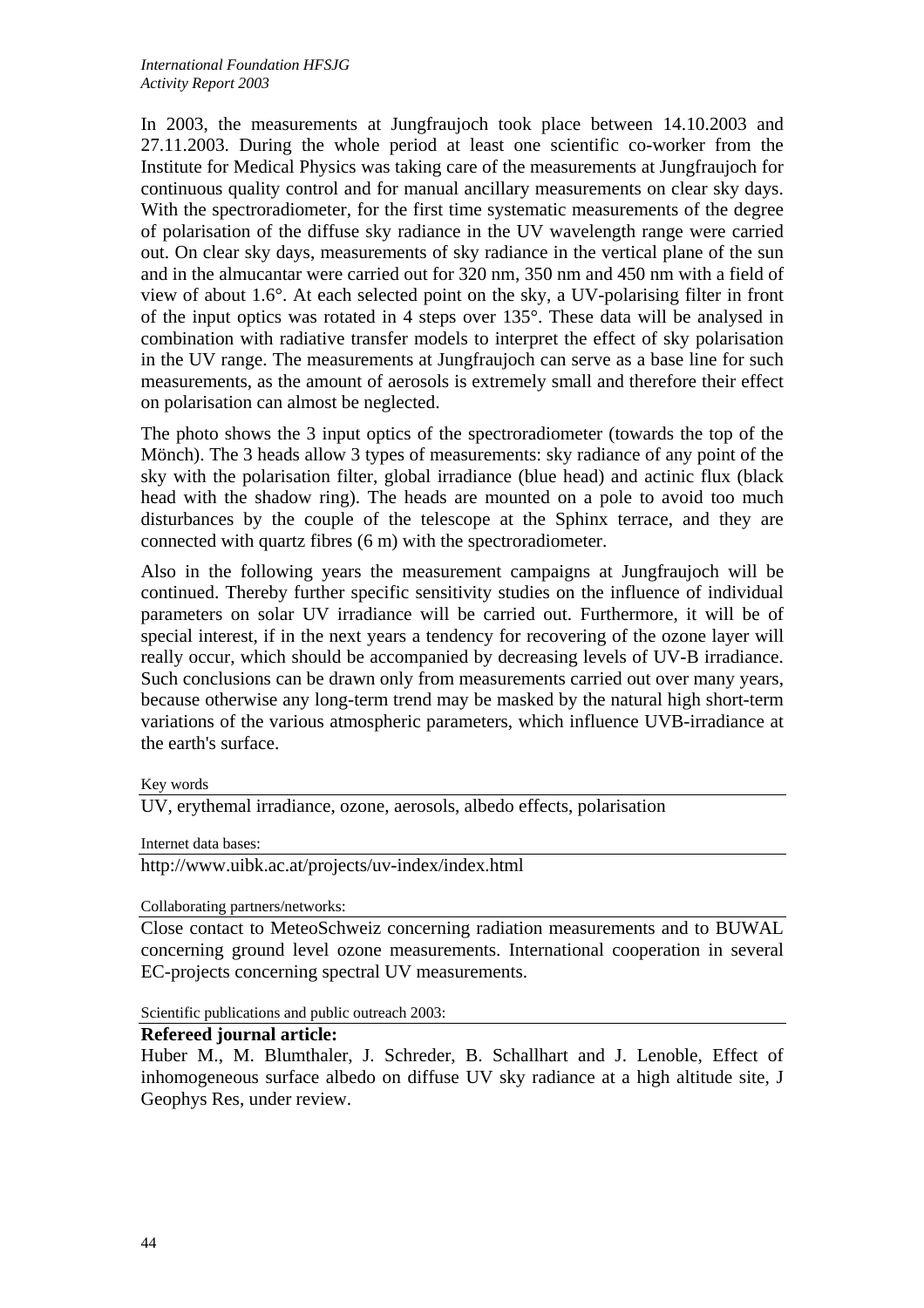## **Conference paper:**

Blumthaler M., Measurements and trends of UV-radiation in Alpine environments. Arctic-Alpine Ecosystems and People in a Changing Environment. 23.02.- 01.03.2003, Tromso, Norwegen, (invited talk, paper in preparation as book chapter)

## **Edited books:**

Blumthaler, M. and A. Webb, UVR climatology, in "UV effects in Aquatic Organisms and Ecosystems", Ed. E. W. Hekbling and H. Zagarese, Comprehensive Series in Photochemistry and Photobiology – Volume 1, Chapter 2, The Royal Society of Photochemistry, Cambridge, UK, ISBN 0-85404-301-2, 21-58, 2003.

Wengraitis, S., M. Blumthaler, J-P Cesarini, E. Chaney, P. Koepke, S. Madronich, J. Schwanda, D. Sliney, F. Urbach, A. Webb and U. Wester, Spectral weighting of solar ultraviolet radiation, Commission International de l'eclairage Technical Report 151:2003, ISBN 3-901-906-20-7, 1-30, 2003.

Kerr, J.B., G. Seckmeyer, A. Bais, G. Bernhard, M. Blumthaler, S. Diaz, N. Krotkov, D. Lubin, R. McKenzie, A. Sabziparvar and J. Verdebout, Surface Ultraviolet Radiation: Past and Future, in " Scientific Assessment of Ozone Depletion: 2002", WMO Report No 47, Chapter 5, World Meteorological Organisation, Geneva, Switzerland, 2003.

## **Thesis:**

Schreder, J., Messung der räumlich verteilten solaren UV-Strahlung in Europa, PhD Thesis, University Innsbruck, 2003.

Address:

Institute for Medical Physics University Innsbruck Müllerstrasse 44 A-6020 Innsbruck

### Contacts<sup>\*</sup>

Mario Blumthaler Tel.: +43 512 507 3556 Fax: +43 512 507 2860 e-mail: [Mario.Blumthaler@uibk.ac.at](mailto:Mario.Blumthaler@uibk.ac.at) URL:<http://www.uibk.ac.at/projects/uv-index/index.html>